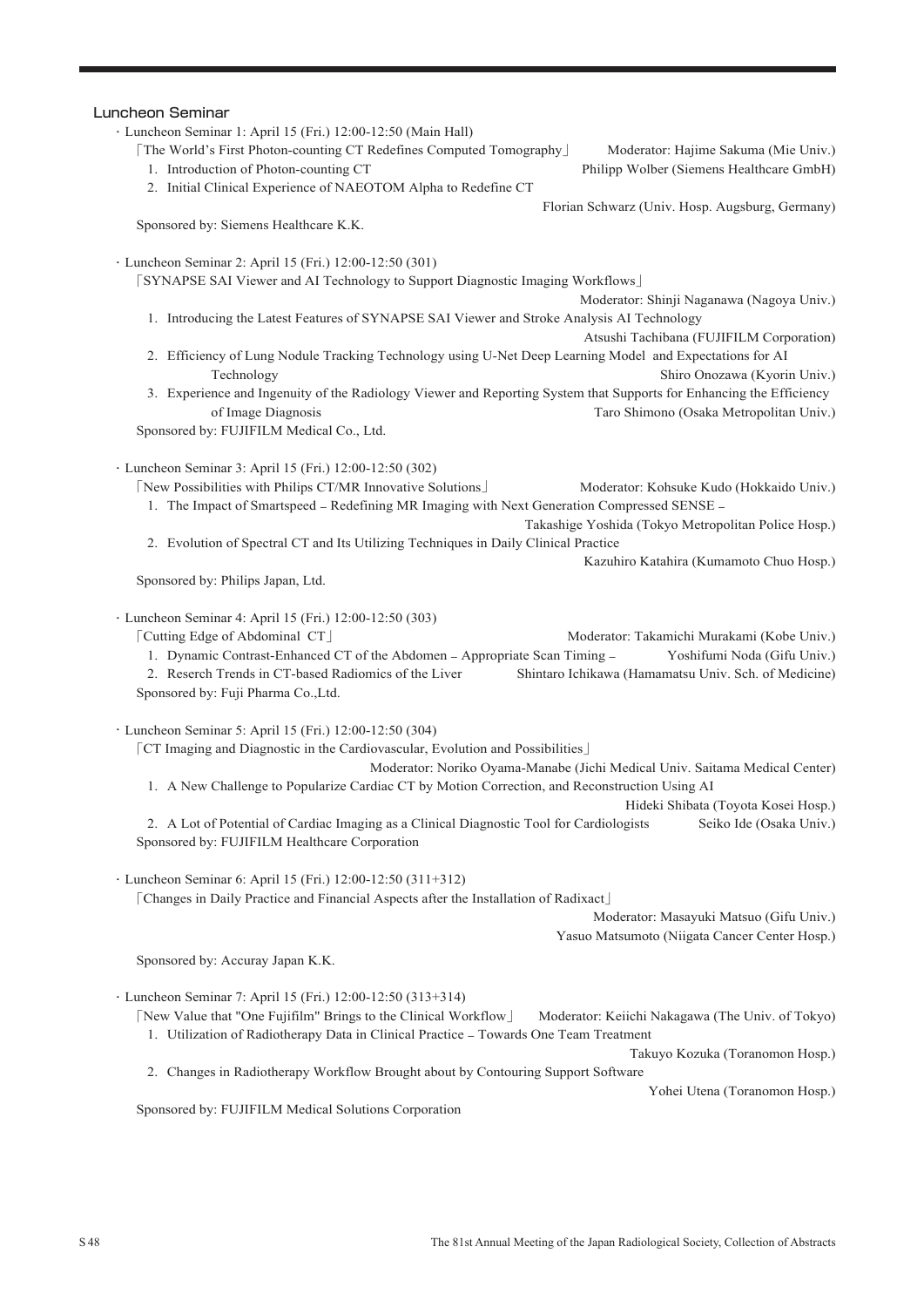| · Luncheon Seminar 8: April 15 (Fri.) 12:00-12:50 (315)<br>[Expectations for New Radionuclide Therapies]<br>1. The meaning of 131I-MIBG Therapy for PPGL<br>2. PRRT for Neuroendocrinetumor by 177Lu-DOTATATE<br>Sponsored by: PDRadiopharma Inc.                                                                                                                      | Moderator: Kazuo Awai (Hiroshima Univ.)<br>Tetsuya Higuchi (Gunma Univ.)<br>Susumu Hijioka (National Cancer Center) |
|------------------------------------------------------------------------------------------------------------------------------------------------------------------------------------------------------------------------------------------------------------------------------------------------------------------------------------------------------------------------|---------------------------------------------------------------------------------------------------------------------|
| · Luncheon Seminar 9: April 15 (Fri.) 12:00-12:50 (413)<br>[The Effectiveness of MRIdian Linac]<br>1. The Effectiveness of MRIdian Linac from a Physician's Point of View                                                                                                                                                                                              | Moderator: Shin-ei Noda (Saitama Medical Univ.)<br>Hiroshi Igaki (National Cancer Center Hosp.)                     |
| 2. The Effectiveness of MRIdian Linac from a Physicist's Point of View                                                                                                                                                                                                                                                                                                 |                                                                                                                     |
| 3. The Effectiveness of MRIdian Linac from a Radiotechnologist's Point of View                                                                                                                                                                                                                                                                                         | Takahito Chiba (National Cancer Center Hosp.)<br>Tatsuya Sakasai (National Cancer Center Hosp.)                     |
| Sponsored by: ITOCHU Corporation                                                                                                                                                                                                                                                                                                                                       |                                                                                                                     |
| · Luncheon Seminar 10: April 15 (Fri.) 12:00-12:50 (F205+206)<br>[The Expanding Potential of Canon MRI]<br>1. Data-driven Decision Support in Diagnostic Radiology using Multi-parametric MRI<br>2. State of the Art 1.5T & 3T MRI: Technical Innovation and Clinical Evidence Yoshiharu Ohno (Fujita Health Univ.)<br>Sponsored by: CANON MEDICAL SYSTEMS CORPORATION | Moderator: Hiroshi Oba (Teikyo Univ.)<br>Shohei Fujita (Juntendo Univ. /The Univ. of Tokyo)                         |
| · Luncheon Seminar 11: April 16 (Sat.) 12:00-12:50 (Main Hall)<br>[A New Precision Medicine Era: AI leveraged by High Resolution CT Imaging]                                                                                                                                                                                                                           | Moderator: Noriko Oyama-Manabe (Jichi Medical Univ. Saitama Medical Center)                                         |
| 1. The Impact of High Resolution CT: Pre- and Postoperative Images and Imaging Anatomy                                                                                                                                                                                                                                                                                 |                                                                                                                     |
| 2. Deep Learning Reconstruction for Abdominal CT Imaging - High Image Quality to Super Resolution -                                                                                                                                                                                                                                                                    | Miho Gomyo (Kyorin Univ.)<br>Yuko Nakamura (Hiroshima Univ.)                                                        |
| 3. New Diagnostic Imaging for Pancreatic Cancer using High Resolution CT and AI                                                                                                                                                                                                                                                                                        | Miyuki Sone (National Cancer Center Hosp.)                                                                          |
| Sponsored by: CANON MEDICAL SYSTEMS CORPORATION                                                                                                                                                                                                                                                                                                                        |                                                                                                                     |
| · Luncheon Seminar 12: April 16 (Sat.) 12:00-12:50 (301)                                                                                                                                                                                                                                                                                                               | Moderator: Yasunari Fujinaga (Shinshu Univ. Sch. of Medicine)                                                       |
| 1. Recent Topics of the Diagnosis of Hepatocellular Carcinoma by Gd-EOB-DTPA-enhanced MRI                                                                                                                                                                                                                                                                              | Azusa Kitao (Kanazawa Univ. Hosp.)                                                                                  |
| 2. Liver Metastases - VALUE of EOB-MRI Revisited in 2022<br>Sponsored by: Bayer Yakuhin, Ltd.                                                                                                                                                                                                                                                                          | Christoph J. Zech (Univ. Hosp. Basel, Switzerland)                                                                  |
| · Luncheon Seminar 13: April 16 (Sat.) 12:00-12:50 (302)<br>[Up-to-date MRI in Clinical]<br>1. New MRI Technology that will Revolutionize in Clinical ~Abdominal Imaging~                                                                                                                                                                                              | Moderator: Osamu Abe (The Univ. of Tokyo)                                                                           |
| 2. New MRI Technology that will Revolutionize in Clinical ~Neuro Imaging~                                                                                                                                                                                                                                                                                              | Tetsuro Sekine (Nippon Medical Sch. Musashikosugi Hosp.)                                                            |
| Sponsored by: GE Healthcare Japan                                                                                                                                                                                                                                                                                                                                      | Yoshiyuki Watanabe (Shiga Univ. of Medical Science)                                                                 |
| · Luncheon Seminar 14: April 16 (Sat.) 12:00-12:50 (303)<br>[Initial Process of Implementation and Clinical Operation of Elekta Unity in Tohoku University Hospital]<br>1. Initial Experience of Using Elekta Unity in Tohoku University Hospital and Future Perspective                                                                                               | Moderator: Kengo Yoshimitsu (Fukuoka Univ.)                                                                         |
| 2. Experience of Acceptance and Commissioning for Elekta Unity MR-Linac<br>Sponsored by: Elekta K.K.                                                                                                                                                                                                                                                                   | Keiichi Jingu (Tohoku Univ.)<br>Noriyuki Kadoya (Tohoku Univ.)                                                      |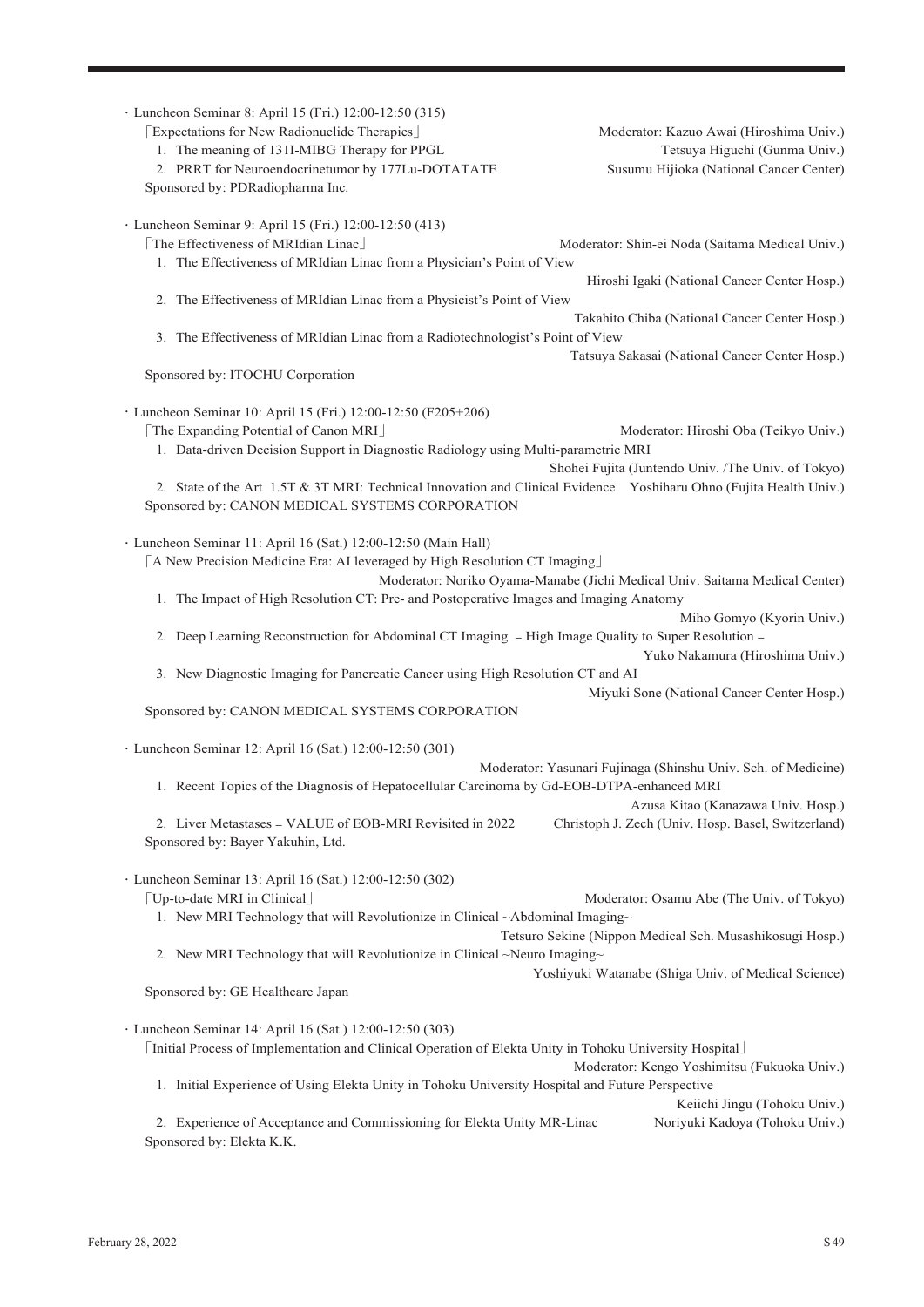| · Luncheon Seminar 15: April 16 (Sat.) 12:00-12:50 (304)<br>[Key Points in Abdominal Diagnostic Imaging]<br>1. Tips for Better Diagnosis of the Abdomen.<br>2. Effective Techniques in Abdominal Radiology<br>Sponsored by: Guerbet Japan KK                                                                                                                                                                        | Moderator: Takamichi Murakami (Kobe Univ.)<br>Takeyuki Watadani (The Univ. of Tokyo)<br>Kazuhiko Ueda (Japanese Foundation for Cancer Research)                                                                            |  |
|---------------------------------------------------------------------------------------------------------------------------------------------------------------------------------------------------------------------------------------------------------------------------------------------------------------------------------------------------------------------------------------------------------------------|----------------------------------------------------------------------------------------------------------------------------------------------------------------------------------------------------------------------------|--|
| · Luncheon Seminar 16: April 16 (Sat.) 12:00-12:50 (311+312)<br>[Safety Management of MRI Contrast Agents, The Present and Future of Contrast Examination]<br>1. General Remarks: Risk Management of MRI Contrast Agents<br>2. Cardiac MR Imaging with Contrast Agents : Tips in the Clinical Practice<br>Sponsored by: GE Healthcare Pharma Limited                                                                | Moderator: Yoshito Tsushima (Gunma Univ.)<br>Yoshito Tsushima (Gunma Univ.)<br>Hideki Ota (Tohoku Univ.)                                                                                                                   |  |
| · Luncheon Seminar 17: April 16 (Sat.) 12:00-12:50 (313+314)<br>[Clinical Application and Future Prospects of AI Software as a Medical Devices in a Image Diagnosis]<br>1. Let's Handle the Cloud-based AI! Our Experience with AI-Rad Companion Chest CT<br>2. Clinical Application of "Brain Morphometry" - A Morphological Diagnosis Supporting AI Tool for Brain MRI -<br>Sponsored by: Siemens Healthcare K.K. | Moderator: Kazunori Kubota (Dokkyo Medical Univ. Saitama Medical Center)<br>Toshihide Yamaoka (Kyoto Katsura Hosp.)<br>Kazuhiro Tsuchiya (JR Tokyo General Hosp.)                                                          |  |
| · Luncheon Seminar 18: April 16 (Sat.) 12:00-12:50 (315)<br>[Future Prospects to be Pioneered by Philips CT/MR Innovative Solutions]<br>1. Philips CT Ensures a Smart Workflow with AI Solutions<br>2. The Merits of SmartSpeed MotionFree for Abdominal MRI Diagnosis<br>Sponsored by: Philips Japan, Ltd.                                                                                                         | Moderator: Akihiro Nishie (Univ. of the Ryukyus Hosp.)<br>Kazuyuki Takauchi (Nagano Chuo Hosp.)<br>Satoshi Goshima (Hamamatsu Univ. Sch. of Medicine)                                                                      |  |
| · Luncheon Seminar 19: April 16 (Sat.) 12:00-12:50 (413)<br>[Paradigm Shift in Fluoroscopy System - AI's Ready and State of the Art Image Processing -<br>Moderator: Kazuki Sumiyama (The Jikei Univ.)<br>1. New Features Suitable for Multipurpose Use - AI-powered Features, New Device Enhanced Image Processing, etc. -<br>Masao Iinuma (Shimadzu Corporation)                                                  |                                                                                                                                                                                                                            |  |
| 2. Improvement of the Visibility of Devices by New Image Processing for the Endoscopic Procedures<br>- Usage Experience and Clinical Utility Consideration -<br>Sponsored by: Shimadzu Corporation                                                                                                                                                                                                                  | Yoshiki Nakai (Kyoto Katsura Hosp.)                                                                                                                                                                                        |  |
| · Luncheon Seminar 20: April 16 (Sat.) 12:00-12:50 (F205+206)<br>[Early Diagnosis of Alzheimer's Disease Using MRI]                                                                                                                                                                                                                                                                                                 | Moderator: Hidekazu Tomimoto (Mie Univ.)<br>Kohsuke Kudo (Hokkaido Univ.)                                                                                                                                                  |  |
| Sponsored by: Eisai Co., Ltd                                                                                                                                                                                                                                                                                                                                                                                        |                                                                                                                                                                                                                            |  |
| · Luncheon Seminar 21: April 17 (Sun.) 12:00-12:50 (Main Hall)<br>[Present and Future of Contrast Examination of Dual Energy CT]<br>1. How Would You Use It ? ~ Contrast Agents and Imaging Techniques~                                                                                                                                                                                                             | Moderator: Kazuo Awai (Hiroshima Univ.)<br>Yoshifumi Noda (Gifu Univ.)<br>2. Myocardial Tissue Characterization with Dual Energy CT ~Utility of Late Enhancement Imaging and ECV Analysis~<br>Seitaro Oda (Kumamoto Univ.) |  |
| Sponsored by: GE Healthcare Pharma Limited                                                                                                                                                                                                                                                                                                                                                                          |                                                                                                                                                                                                                            |  |
| · Luncheon Seminar 22: April 17 (Sun.) 12:00-12:50 (301)<br>The Latest Trends of Cardiac CT in 30 Minutes                                                                                                                                                                                                                                                                                                           | Moderator: Kei Takase (Tohoku Univ.)<br>Kakuya Kitagawa (Mie Univ.)                                                                                                                                                        |  |
| Sponsored by: Bayer Yakuhin, Ltd.                                                                                                                                                                                                                                                                                                                                                                                   |                                                                                                                                                                                                                            |  |